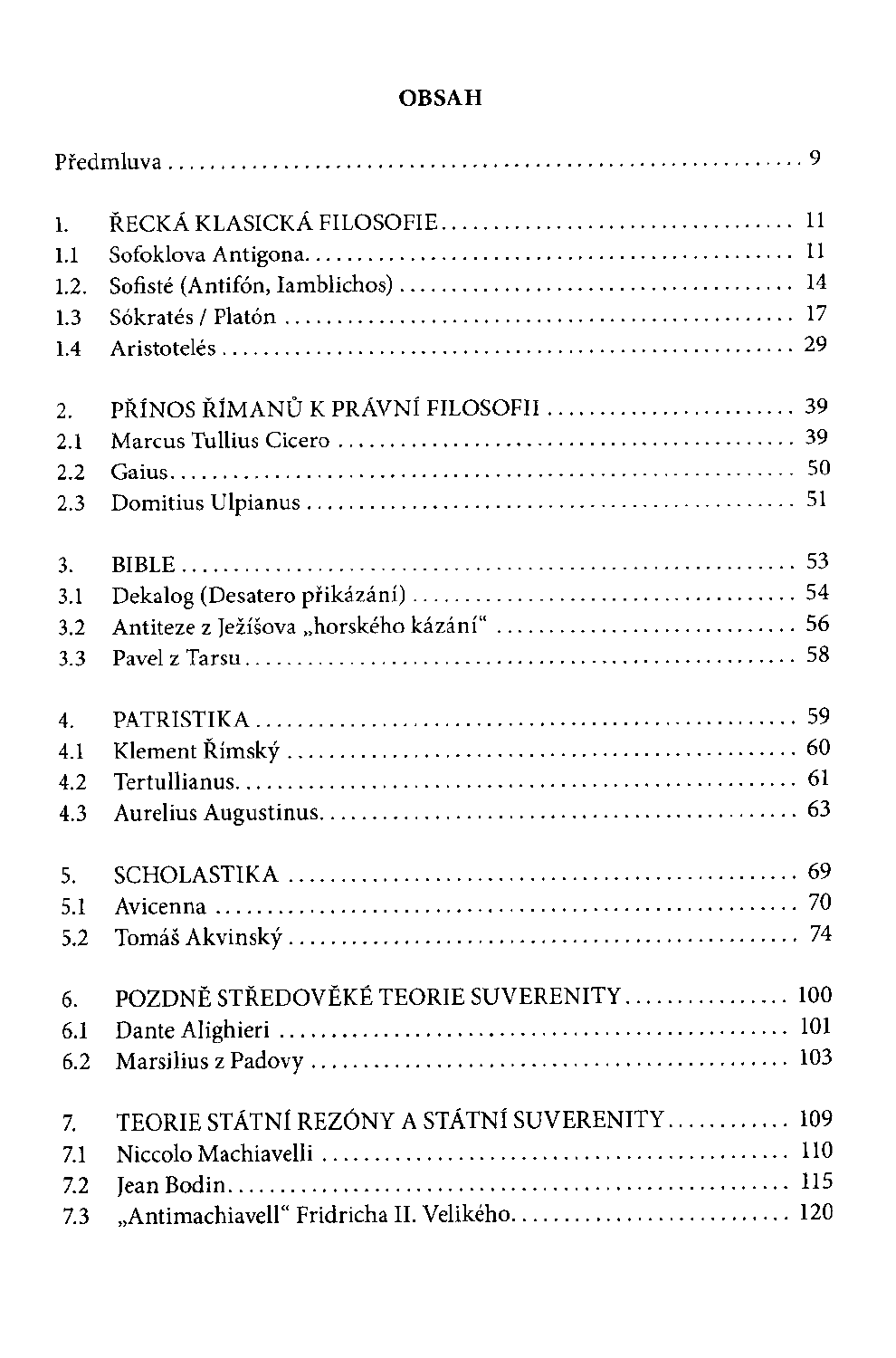| 8.   |                                                 |  |
|------|-------------------------------------------------|--|
| 8.1  |                                                 |  |
| 8.2  |                                                 |  |
| 8.3  |                                                 |  |
| 8.4  |                                                 |  |
|      |                                                 |  |
| 9.   | TEORIE SPOLEČENSKÉ SMLOUVY A JUSNATURALISMUS    |  |
|      |                                                 |  |
| 9.1  |                                                 |  |
| 9.2  |                                                 |  |
| 9.3  |                                                 |  |
| 9.4  |                                                 |  |
| 9.5  |                                                 |  |
|      |                                                 |  |
| 10.  | ROMANTISMUS V PRÁVU: HISTORICKOPRÁVNÍ ŠKOLA 176 |  |
| 10.1 |                                                 |  |
|      |                                                 |  |
| 11.  | PRÁVNÍ POZITIVISMUS 19. STOLETÍ  186            |  |
| 11.1 |                                                 |  |
| 11.2 |                                                 |  |
| 11.3 |                                                 |  |
| 11.4 |                                                 |  |
|      |                                                 |  |
| 12.  |                                                 |  |
| 12.1 |                                                 |  |
| 12.2 |                                                 |  |
|      |                                                 |  |
| 13.  | NĚMECKÁ KLASICKÁ FILOSOFIE  224                 |  |
| 13.1 |                                                 |  |
| 13.2 |                                                 |  |
|      |                                                 |  |
| 14.  | MARXISTICKÁ PRÁVNÍ DOKTRÍNA  242                |  |
| 14.1 |                                                 |  |
| 14.2 |                                                 |  |
| 14.3 |                                                 |  |
|      |                                                 |  |
| 15.  | KLASICKÉ SOCIOLOGICKÉ PŘÍSTUPY K PRÁVU  256     |  |
| 15.1 |                                                 |  |
|      |                                                 |  |